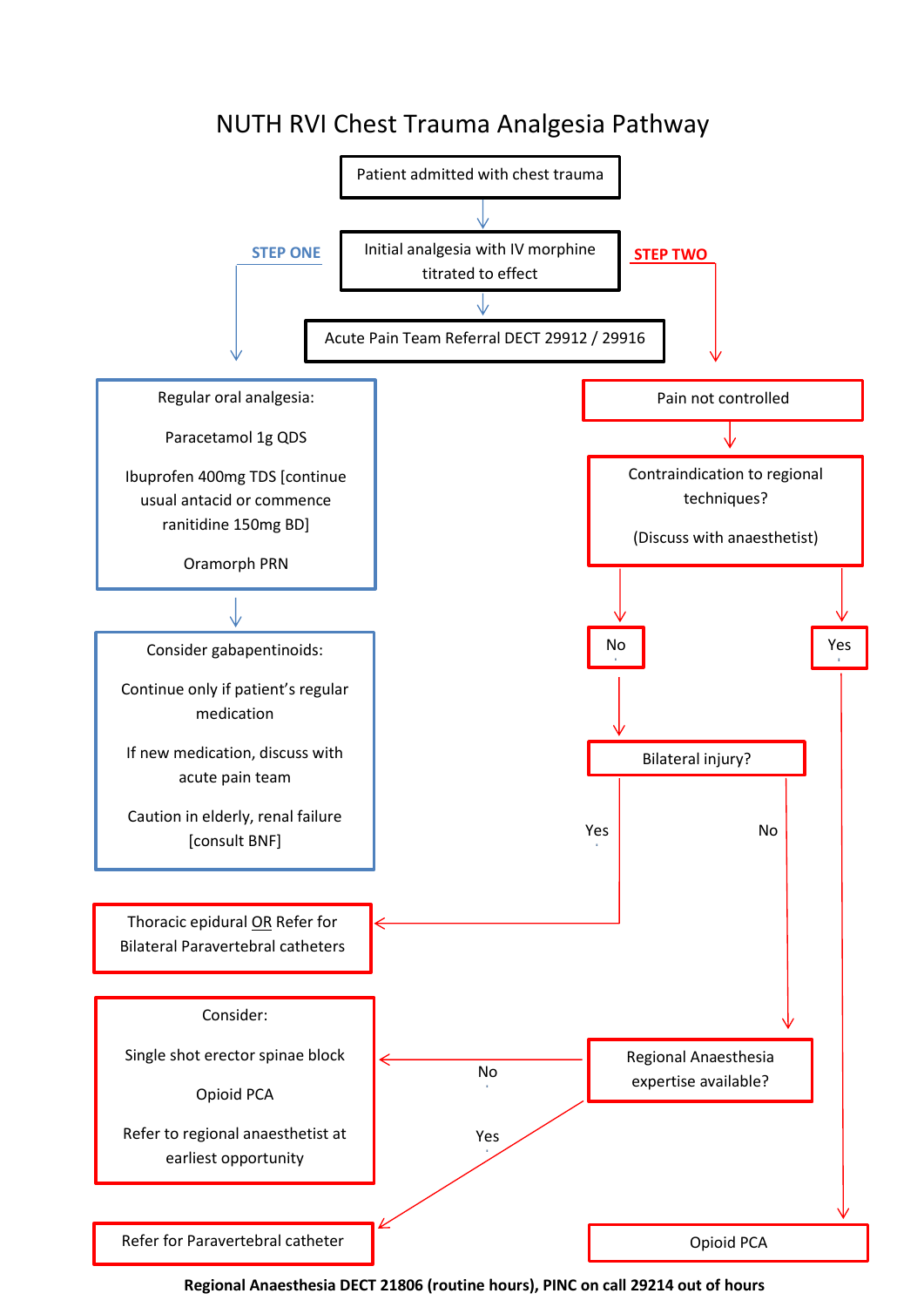# **The Newcastle upon Tyne NHS Foundation Trust**

| <b>Version Number:</b> | ◠                                        |
|------------------------|------------------------------------------|
| <b>Effective From:</b> | 10 Jan 2018                              |
| Expiry Date:           |                                          |
| Date Ratified:         | 22 Nov 2017                              |
| Ratified By:           | <b>NUTH RVI Trauma Peer Review Group</b> |

# **Management of Blunt Thoracic Trauma – Main Recommendations**

# **1. Scope of guideline**

This clinical guidance relates to patients who have sustained blunt chest trauma and as a result have threatened or actual respiratory failure secondary to injury to the chest wall and/or underlying lung.

Out with its scope are major non respiratory sequelae to chest injury including:

- Cardiac and great vessel injury
- Major haemothorax
- Mediastinal injury
- Injury to the diaphragm, oesophagus, tracheobronchial tree or spine

## **2. Main Recommendations**

### **2.1 Initial Management**

Patients with blunt chest trauma will be managed in a standard fashion within the context of the wellestablished trauma systems at the RVI. Specific points relating to chest injury include:

- Application of high flow O2
- Intercostal drainage of pleural collections of blood and air at the direction of the trauma team leader
- The immediate assessment by the attending anaesthetist / intensivist regarding requirement for intubation and ventilation
- The early provision of adequate analgesia, most usually intravenous morphine
- Imaging CXR or CT if NUTH criteria for trauma CT are met

If CT chest is performed, radiology should be asked to generate 3D rendered images to assist chest wall injury assessment and operative decision making. (Note: data to perform this is not stored on PACS beyond 7 days).

## **2.2 Place of Care**

The triage decision for this injury is essentially between management on the trauma ward (Ward 23) or on critical care (Ward 18). For many patients this will be a straightforward decision depending on other injuries, presence and severity of respiratory failure and requirement for support but a borderline group of patients requires thought and team discussion.

### It is the responsibility of the ED Consultant to decide if the patient should be admitted *to Ward 23 or referred to Ward 18 Critical Care*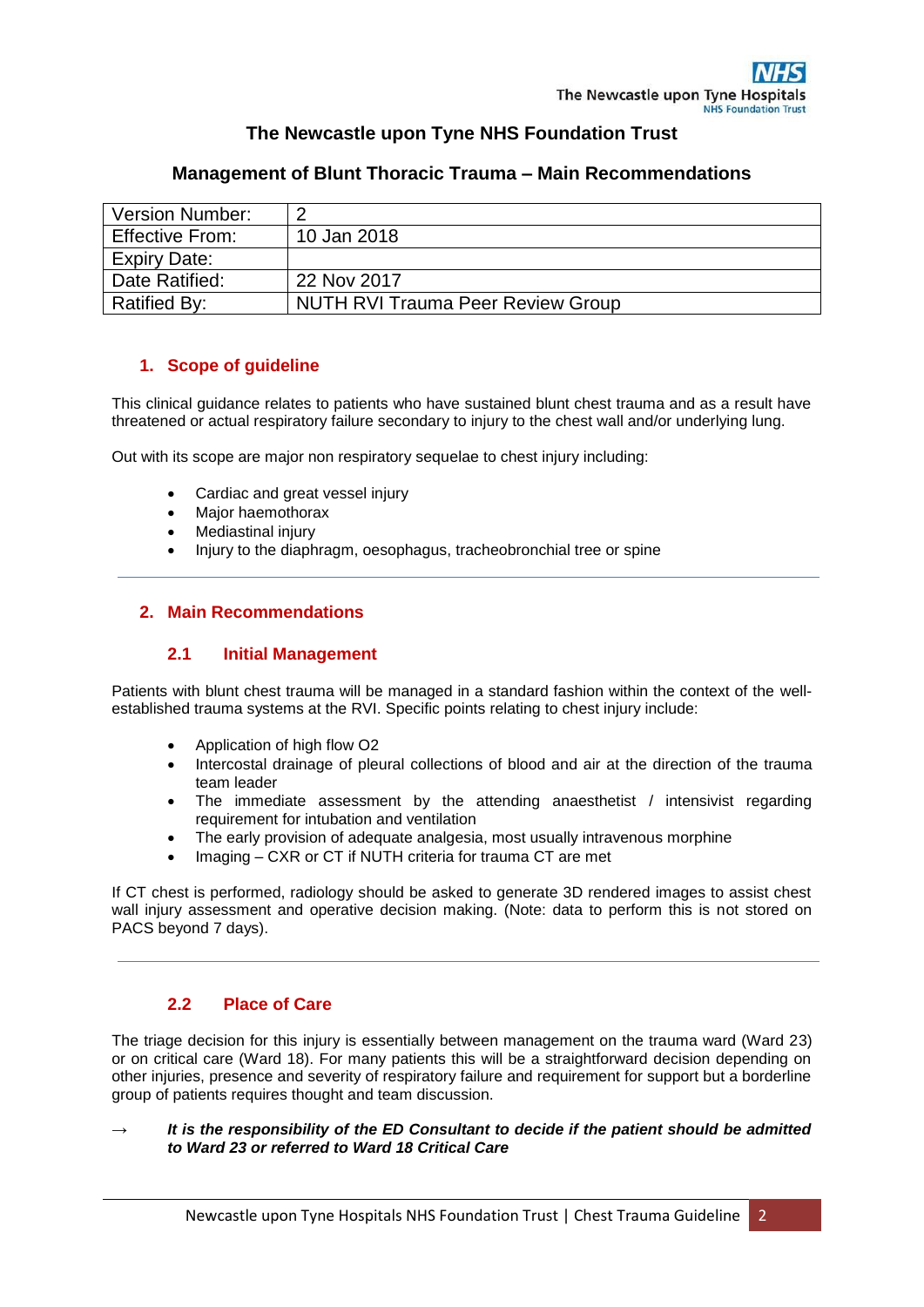Major Indications for triage to Ward 18 Critical Care include:

**Group 1 -** Clear cut indication for critical care:

- Other traumatic injury requiring organ support
- Respiratory Failure requiring support from the outset

**Group 2** - Elderly and/or chronic CVS/ RS disease plus significant injury

- 4 rib fractures **PLUS** one or more of:
	- $o$  Age  $>65$
	- o Chronic lung disease
	- o Cardiovascular disease in particular coronary artery disease or known reduced ventricular function

**Group 3** – Signs of impending/threatened respiratory failure

- PaO2 <8 kPa, SaO2 <92% on high flow O2 therapy
- Hypercapnia PaCO2 > 6.5 kPa
- Evidence of increased work of breathing respiratory rate >20, use of accessory muscles, unable to speak in sentences
- Poor deep breathing/coughing despite appropriate analgesia
- Radiological evidence of significant early pulmonary contusion

Critical Care review for admission is via the ORANGE on call anaesthesia trainee (29999) or the on call Ward 18 ITU consultant (via switchboard).

## **2.3 Responsible Clinical Team and Specialty Review**

On Ward 23, all patients will be under the care of the responsible Emergency Medicine consultant.

On Ward 18 the patient will be under the care of the responsible Critical Care consultant.

### *→ All patients admitted to Ward 23 with chest injury should be reviewed daily by an appropriate member of the critical care team.*

This should be at consultant level initially and ideally by the same individual over the course of the ward stay. The Emergency Medicine team should inform the Ward 18 Critical Care team of the presence of a chest injury patient on Ward 23 (Ward 18 resident – 21816, or Consultant).

### *→ Patients deteriorating on Ward 23 and meeting criteria for ED triage to Ward 18 as outlined above should be referred urgently to ORANGE on call.*

This referral should be made by the ED SHO doctor (Dect 21763).

*→ All patients on Ward 18 and 23 with >=4 rib fractures should be reviewed by the orthopaedic trauma team within 48 hours for assessment of suitability for operative rib fixation.*

Any member of the multidisciplinary team can make this referral. Please see section 2.8 for details.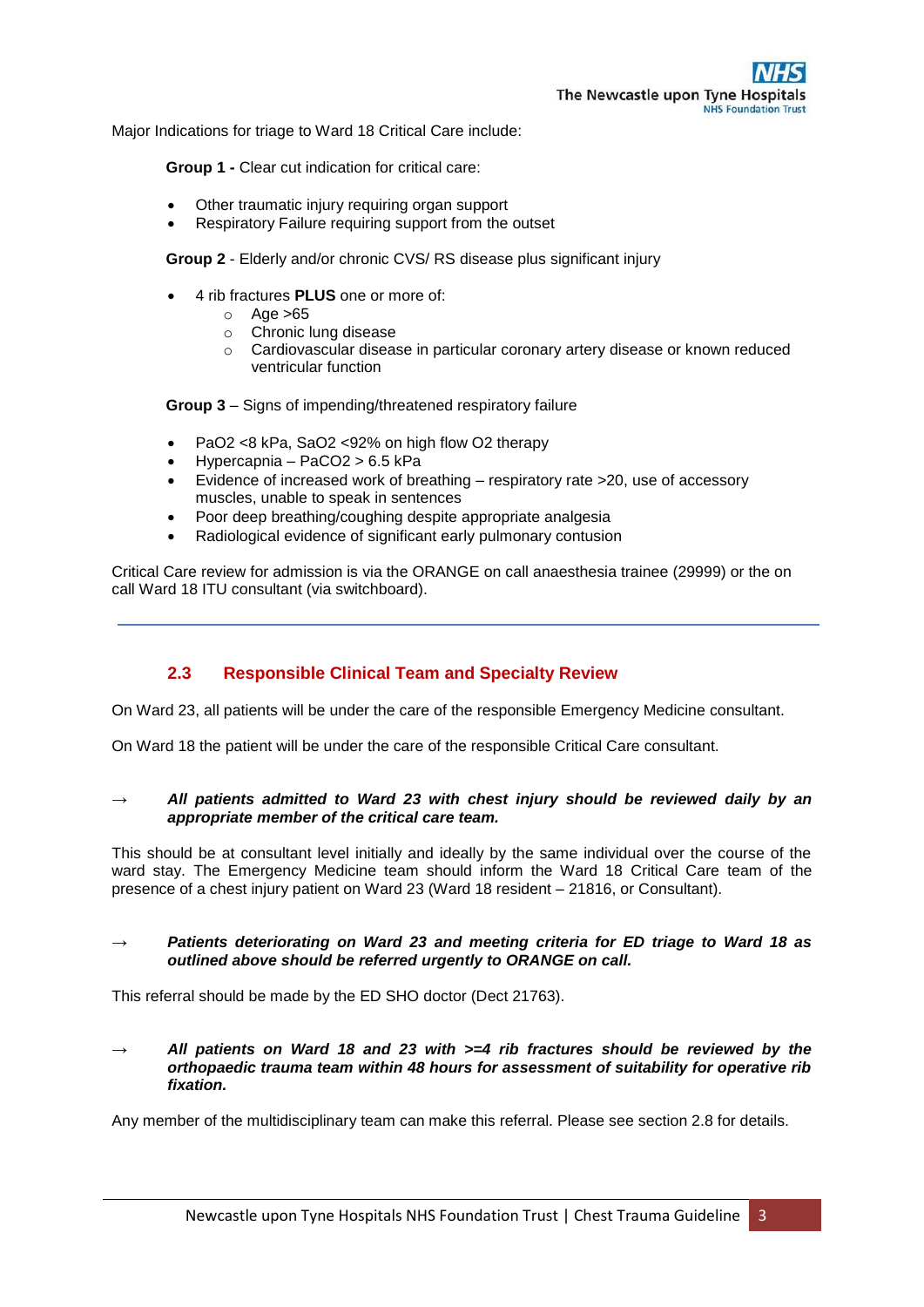The usual route of discharge from Ward 18 should be to the Trauma Ward, Ward 23. A certain subset of patients within ongoing respiratory issues may benefit from admission to respiratory medicine, particularly those with pre-existent lung disease.

Most chest trauma patients will need a form of outpatient follow-up. There are several clinics available and any patient can be referred to one or more of these as deemed appropriate by the Consultant in charge. These clinics are:

- 1. **Soft Tissue Injury Clinic** Suitable for patients with underlying lung injury.
- 2. **Major Trauma Rehabilitation Clinic** (CRESTA Outpatients) Suitable for patients with complex rehabilitation needs. Patients can be directed to Dr Laura Graham, Consultant in rehabilitation medicine.
- 3. **Intensive Care Follow-up Clinic** Suitable for patients who have undergone long / complex critical care admission. Referrals are to Dr Kaye Cantlay, Consultant in intensive care.
- 4. **Patients own General Practitioner** Suitable for patients with rib injury but without underlying lung injury.

# **2.4 Analgesia**

Analgesic management should follow the pathway as outlined on page 1.

### **→** *All chest trauma patients should be referred to the acute pain team on admission*

This referral can be made by any member of the multidisciplinary team via DECT 29912 / 29996.

## **2.4.1 Oral / Intravenous Analgesia**

- **→** *All chest trauma patients should receive early strong analgesia – usually intravenous morphine.*
- *→ All patients should receive regular oral or intravenous paracetamol.*

NSAIDs have been studied in chest trauma patients and have been associated with lower opioid requirements, improved pain scores, decreased frequency of pneumonia, and more critical care and ventilator free days (Bayouth et al, *Am Surgery*, 2013 and Yang et al, *Am J Surg*, 2014)

- *→ All patients should be assessed for appropriateness of NSAID treatment***.**
- Patients without a contra-indication to NSAID therapy should receive one, e.g. *ibuprofen 400mg TDS PO or naproxen 500mg BD PO.*
- *→ Any usual gut prophylaxis treatment should be continued, or should be initiated using ranitidine 150mg BD PO.*

Chronic pain in rib fracture patients has been studied. In one sample of 203 patients the prevalence of chronic pain was 22%, with a strong association with the intensity of pain within the first two weeks and with bilateral fractures (Gordy et al, *Am J Surg*, 2014).

Gabapentin and pregabalin are used as adjuncts in acute pain management, particularly perioperatively. There is little evidence available with regard to the effect of its acute use on the incidence of chronic pain. A meta-analysis (Clarke et al, Anaes Analg, 2012) found that 6 out of 8 gabapentin studies demonstrated a moderate to large reduction in the development of chronic post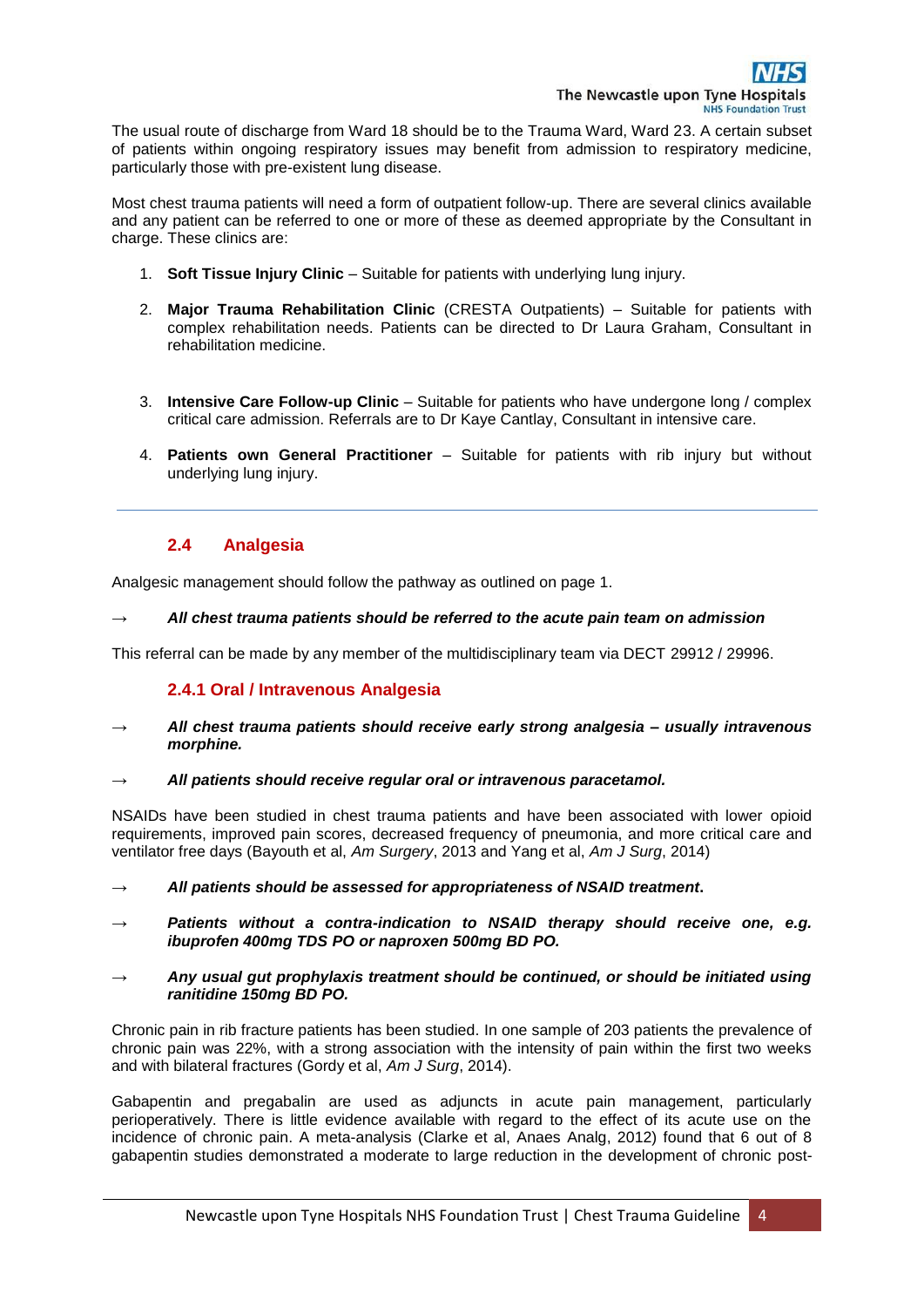surgical pain, and 2 out of 3 pregabalin papers found a very large reduction in the same outcome measure.

- *→ Patients taking gabapentin or pregabalin should continue to receive these drugs.*
- Patients with inadequate pain control should be discussed with the acute pain team *with regard to the initiation of one of these agents, due to their cautions and side effect profiles.*
- **Dosage will need to be amended in renal impairment, and if excessive somnolence** *occurs. Refer to BNF***.**

There is a "gabapentin initiation order set" available on e-record to assist in commencing this medication in suitable patients.

## **2.4.2 Regional Techniques**

*→ All patients admitted to NUTH (Ward 18 and 23) with significant chest trauma with significant pain arising from one or more rib fractures should be assessed by an anaesthetist within 24 hours of admission or sooner if possible for consideration of a continuous regional analgesic technique.*

This may be achieved by:

- Monday Friday 0900 1600 ring Regional Anaesthesia DECT 21806
- Out of hours/ weekends ring PINC on call anaesthesia 29214

Most contraindications to regional techniques for chest trauma are **relative**, and we advise discussing individual cases with a consultant regional anaesthetist.

General contraindications to regional techniques for chest trauma include:

- Patient refusal
- Overlying localised infection
- Abnormal anatomy (scoliosis, tumour etc)
- Allergy to local anaesthetic

**Specific** contraindications to regional techniques vary depending on the exact technique in question:

- Paravertebral total pleurectomy
- Epidural coagulopathy (refer: ["Protocol for routine use of epidural](http://policies.app/cgdocs/epiduralprotocol201505.pdf) analgesia (EPCA) in [adults"](http://policies.app/cgdocs/epiduralprotocol201505.pdf))

Note: With Paravertebral and Erector Spinae blocks, coagulopathy is a relative contraindication. Individual cases will need to be discussed with a consultant regional anaesthetist.

Continuous regional anaesthetic techniques may both be managed on Ward 23 if no other indication for critical care.

*→ All patients on regional analgesic techniques or requiring morphine PCA should be referred to the acute pain team – 29912 or 29996.*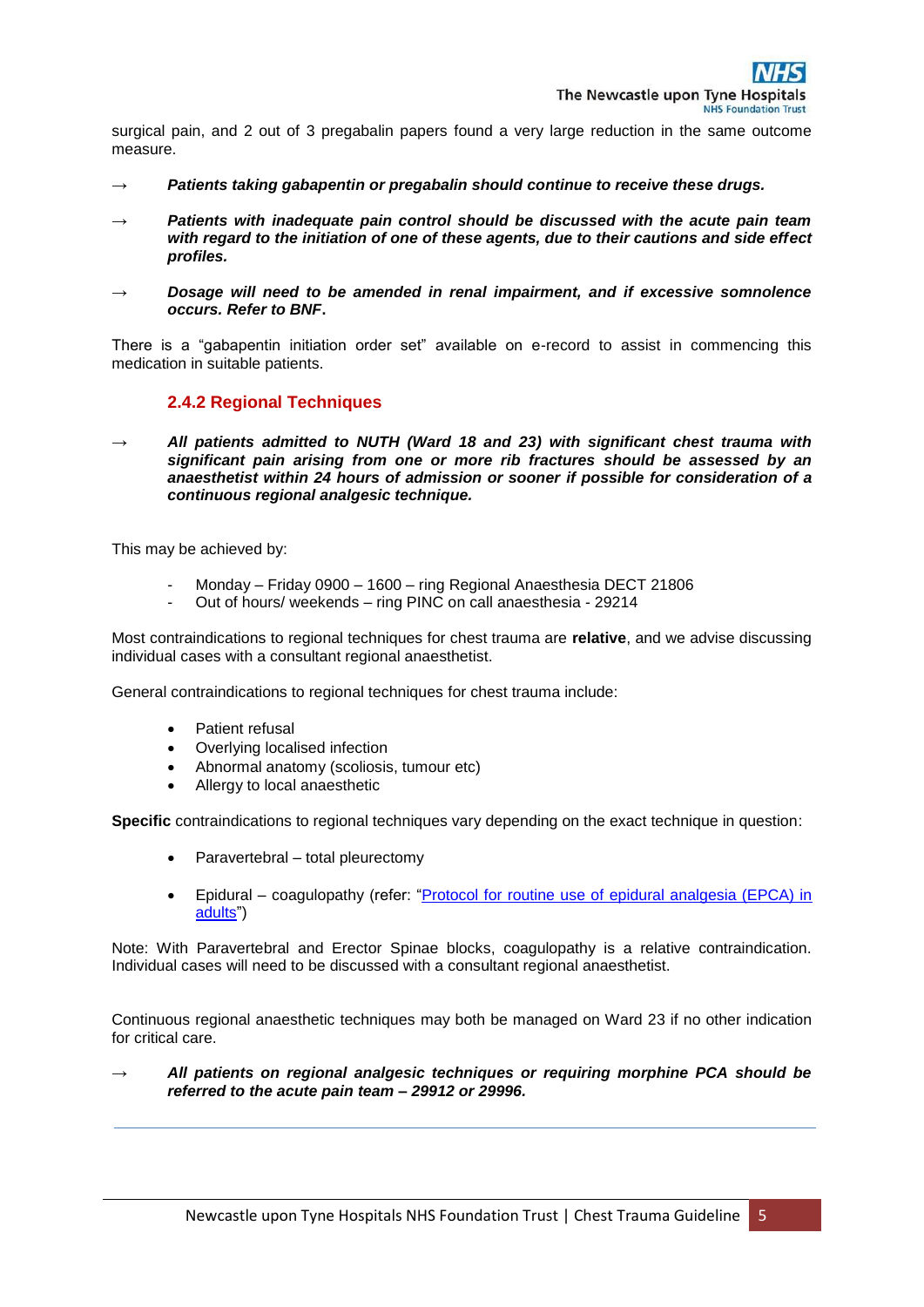## **2.5 Respiratory Support**

### **2.5.1 Ward 23**

*→ All patients without history of hypercapnic respiratory failure should have supplemental O2 therapy titrated to a target SaO2 of 94 – 98%.*

The majority of these patients will receive 2-6l/min O2 via variable performance device, e.g. Hudson mask, or nasal cannula.

*Patients with a history of hypercapnic respiratory failure should have supplemental oxygen to target SaO2 88-92%.*

The majority of these patients will require 1-2 L/min via nasal cannula or a fixed performance device i.e. Venturi mask.

- Simple facemasks (Hudson masks) should not be used in Type 2 respiratory failure *patients and should not be used with less than 5 L/min to prevent rebreathing and CO2 build up.*
- *→ Humidified oxygen should be provided to patients that:*
	- *Require prolonged oxygen therapy at high flow rates (greater than 2L/min via nasal cannula or greater than 6 L/min by facemask) for longer than 24 hours*
	- *Report airway discomfort due to drying,*
	- *Are at risk of sputum retention*
- *When humidification is required, this should be provided by large nebuliser based systems, which allow delivery of a fixed fraction of inspired oxygen.*
- **Bubble based humidification systems should not be used due to lack of benefit and** *risk of infection.*

High Flow Nasal Cannula can provide humidified oxygen with improved patient comfort and offers the advantage of a CPAP effect.

- *→ High Flow Nasal Cannula should also be considered early for chest trauma patients with any one or more of:*
	- *Pre existing respiratory comorbidity\**
	- *Lung injury*
	- *Acute respiratory infection*
	- *Increasing work of breathing*
	- *Requiring greater than 40% O2*
	- *Increasing oxygen requirements*
	- *Deteriorating blood gases*

\* Take care when titrating oxygen to variances for patients with known CO2 retention

Please refer to NUTH guideline "*[The Use of High Flow Nasal Cannula/ AirVo](http://policies.app/cgdocs/HFNCGuidelines201611.pdf)*" on the Trust Intranet.

(BTS guideline, May 2017)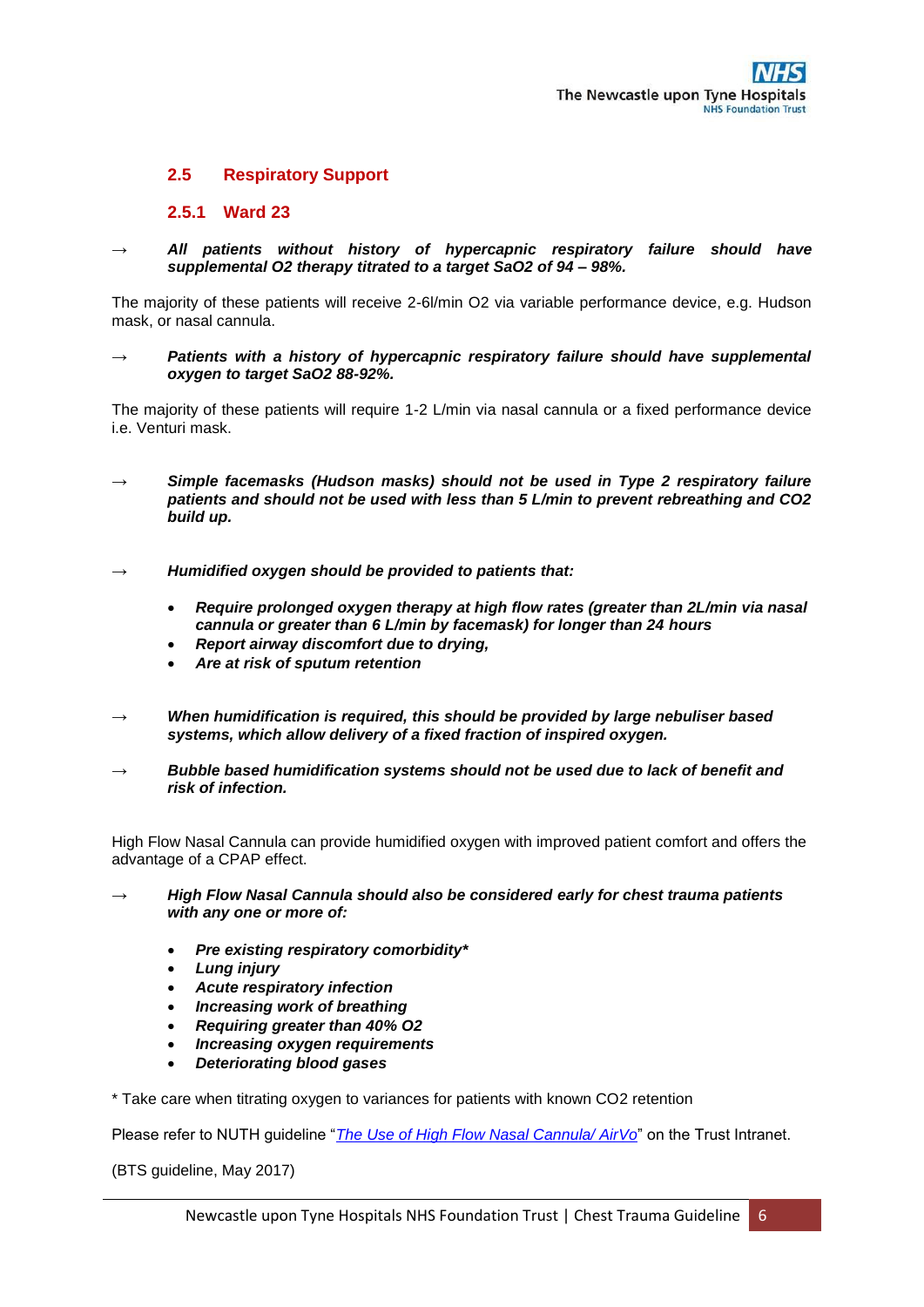## **2.5.2 Critical Care**

### *→ Heated humidified gases should be administered.*

### **Early use of CPAP should be used to prevent pulmonary complications and reduce the** *likelihood for requiring formal mechanical ventilation.*

High flow Nasal Cannula may be an effective alternative to facial CPAP in certain individuals and should be considered, particularly in those patients unsuited to the CPAP face mask or hood.

Pre-emptive invasive or non-invasive ventilation is not effective. Decisions for institution of respiratory support should be based on usual criteria relating to gas exchange and work of breathing.

There is no specific evidence demonstrating benefit or not of NIV in this patient group.

*Invasive ventilation should follow a best practice ARDS model of open lung, limited tidal volume.* 

### **Early tracheostomy should be considered.**

High frequency oscillation may be considered in those patients failing conventional modes of support but this mode of ventilation has not been shown to demonstrate a survival benefit in ALI/ARDS.

Rescue therapies for those in who adequate gas exchange is proving impossible include:

- Extra-corporeal gas exchange systems
- One lung ventilation may improve V/Q matching
- ECMO requirement for full anti-coagulation may be problematic in the setting of trauma
- High Frequency Oscillatory Ventilation

## **2.6 Fluid Management**

### Patients with blunt chest injury should not be excessively fluid restricted but should be *resuscitated to maintain signs of adequate tissue perfusion.*

Initial fluid resuscitation should be with crystalloid or blood products at the direction of the trauma team leader and subsequent medical team.

Following initial resuscitation, unnecessary fluid administration should be avoided and an even fluid balance targeted.

An appropriate diuretic regime may be utilised to achieve this goal.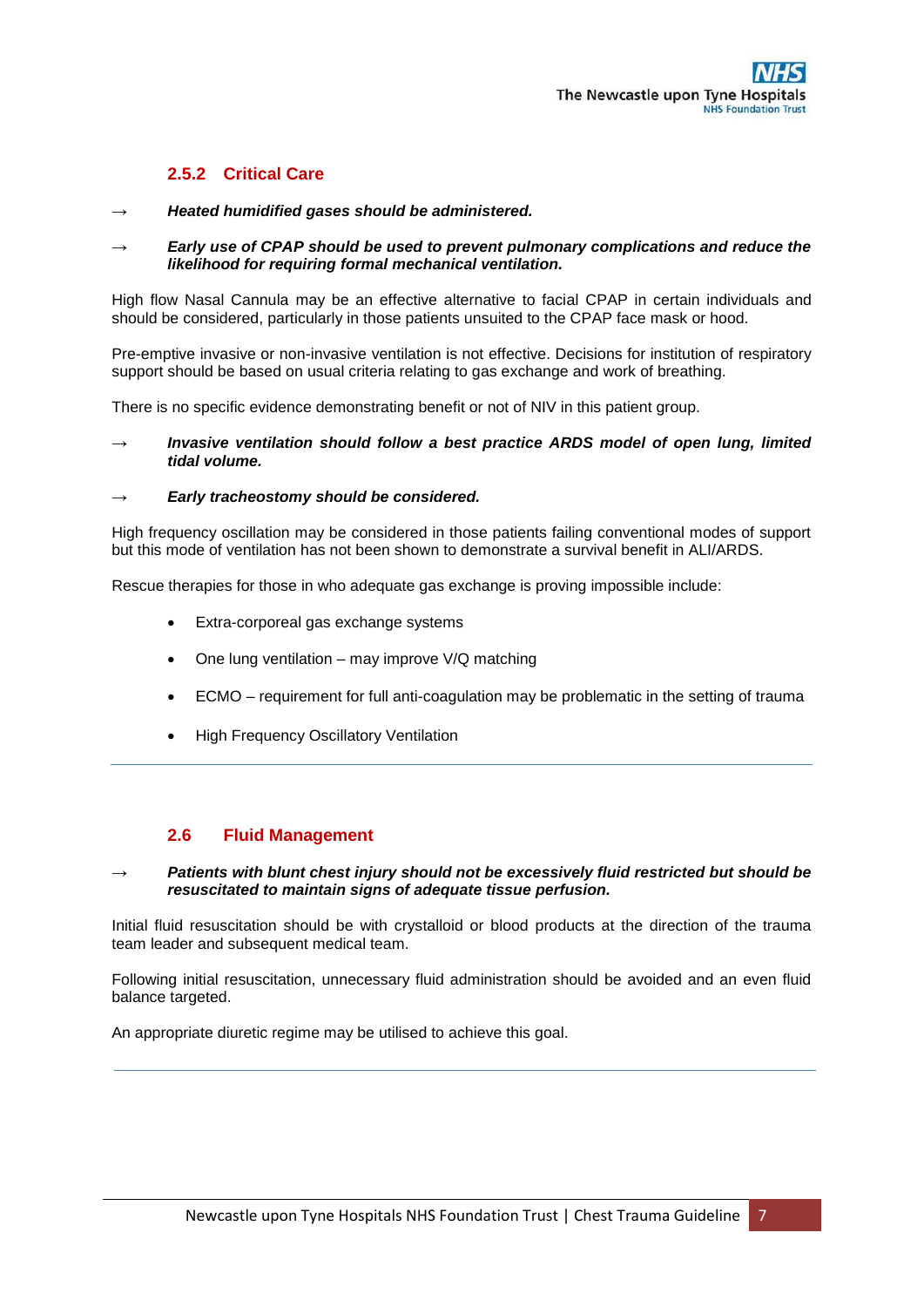# **2.7 Respiratory Support**

## **2.7.1 General Principles**

The goals of physiotherapy are to maintain lung volume, prevent and treat lung collapse and consolidation, aid secretion clearance and facilitate mobilisation.

Of note, physiotherapy techniques are unlikely to be possible/ effective if there is inadequate analgesia.

During weekday working hours, physiotherapy will see those patients admitted to Ward 18/23 without need for specific referral.

- At weekends, contact the respiratory physio team on admission, or, for Ward 23 *patients, when reviewed by the Trauma or Critical Care teams.*
- *→ Patients should be seen by physiotherapy at least twice per day in the first 48 hours.*

### **2.7.2 Pain, Inspiration, Cough (PIC) Scoring**

Bedside spirometry is a simple to perform bedside measure of pulmonary function that is already being used in chest trauma patients at RVI. Bedside vital capacity has been shown to correlate with length of stay and discharge to an extended care facility, albeit in a small study (Bakhos et al, J Trauma, 2006)

The PIC score was originally developed Wellspan York Hospital, Pennsylvania USA and has subsequently been adopted by the Harborview Medical Centre (level 1 trauma centre managing 4500) blunt chest trauma patients annually). It is used to serially evaluate and monitor chest trauma patients and guide management decisions. Its use in chest trauma patients at Wellspan resulted in a reduction in length of stay and improved rates of discharge to home. A further study at Harborview Medical Centre, Washington, has demonstrated the implementation of a chest trauma pathway involving PIC scoring results in decrease in ventilator days, length of stay, infectious complications and mortality (Todd et al, Am J Surg, 2006).

PIC Scoring requires a Goal Inspiratory Capacity (IC) to be prescribed. This is calculated as 80% of the patients Expected IC, based on standard nomograms for height, age and sex.

An Alert IC is then calculated at 15ml/kg of Ideal Body Weight (IBW). IBW is calculated by measuring the patient's demispan and looking this up in a standard table.



To calculate the IBW:

With the patient's arm outstretched and horizontal in line with the shoulders, measure (in cm) from the sternal notch to the web between the middle and ring finger, with the wrist in neutral rotation and zero extension or flexion.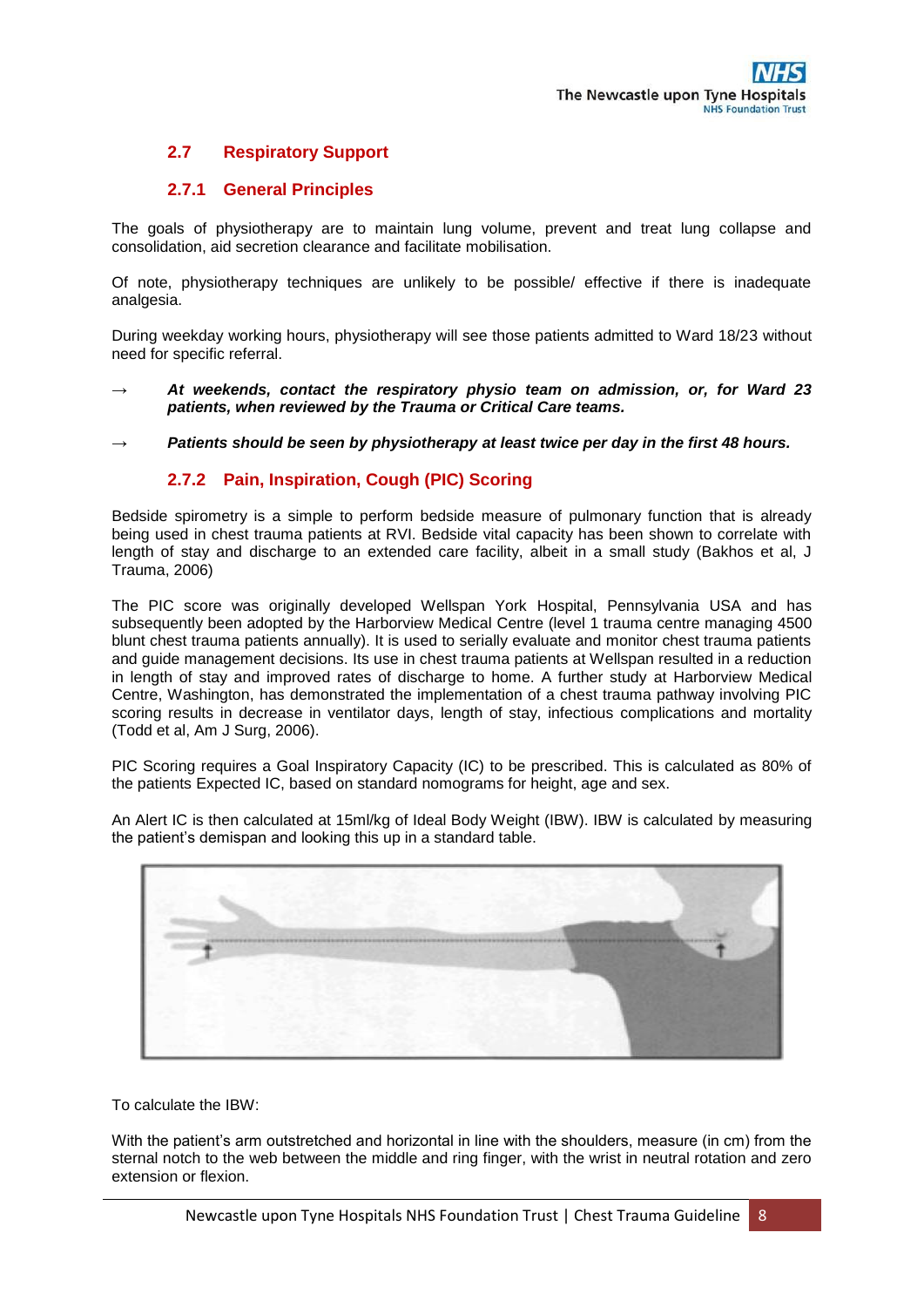Use the demispan, together with the patients age and sex and the table on the back of the PIC chart, to find reference values for Goal and Alert IC.

Patients with COPD do not require further adjustment of these values

Patients with high spinal cord injuries are exempt from PIC scoring.

Chest pain should be assessed as the patient performs incentive spirometry ie a dynamic pain score should be obtained.

|          | <b>Chest Pain</b> | <b>Inspiratory Capacity</b> | Cough  |
|----------|-------------------|-----------------------------|--------|
| 1 point  | Severe (8-10)     | Unable to perform           | Absent |
| 2 points | Moderate (5-7)    | Below alert                 | Weak   |
| 3 points | Mild (0-4)        | Between alert and<br>goal   | Strong |
| 4 points |                   | Above goal                  |        |

Adapted Harborview Medical Center PIC Scoreboard, originally by Wellspan York Hospital, Pennsylvania USA

- *Ward 23 and Ward 18 (HDU) patients should undergo PIC scoring four times per day.*
- **Intensive Care patients should begin PIC Scoring after extubation.**
- *→ PIC scoring can be performed by physiotherapists or nursing staff.*
- *→ When physiotherapists are not available, ward staff should issue incentive spirometers to new patients and provide education on their use.*
- *→ Spirometry values and PIC scores should be recorded on the PIC proforma, which is filed in the nursing notes at the bedside. These should be reviewed regularly by medical teams on ward rounds.*
- *→ A score of 1 in any category (after interventions) should prompt discussion with the parent medical team\**

\* Interventions include providing all available prescribed analgesia to patients who are scoring 1 for pain, prior to contacting the medical team.

## **2.8 Operative Rib Fixation**

There are currently to published practice management guidelines for operative fixation in rib fracture patients.

Meta-analyses of flail chest patients have shown an association with shorter ventilator duration, ITU length of stay and hospital length of stay as well as reduced odds of pneumonia, septicaemia, tracheostomy, chest deformity and mortality when operative fixation is undertaken. (Slobogean et al, J Am Coll Surg, 2013 and Leinicke et al, Ann Surg, 2013)

Retrospective studies of patients with rib fractures without flail have demonstrated improved outcomes, but prospective studies are lacking (Cordelie et al, Trauma Surg Acute Care Open, 2017).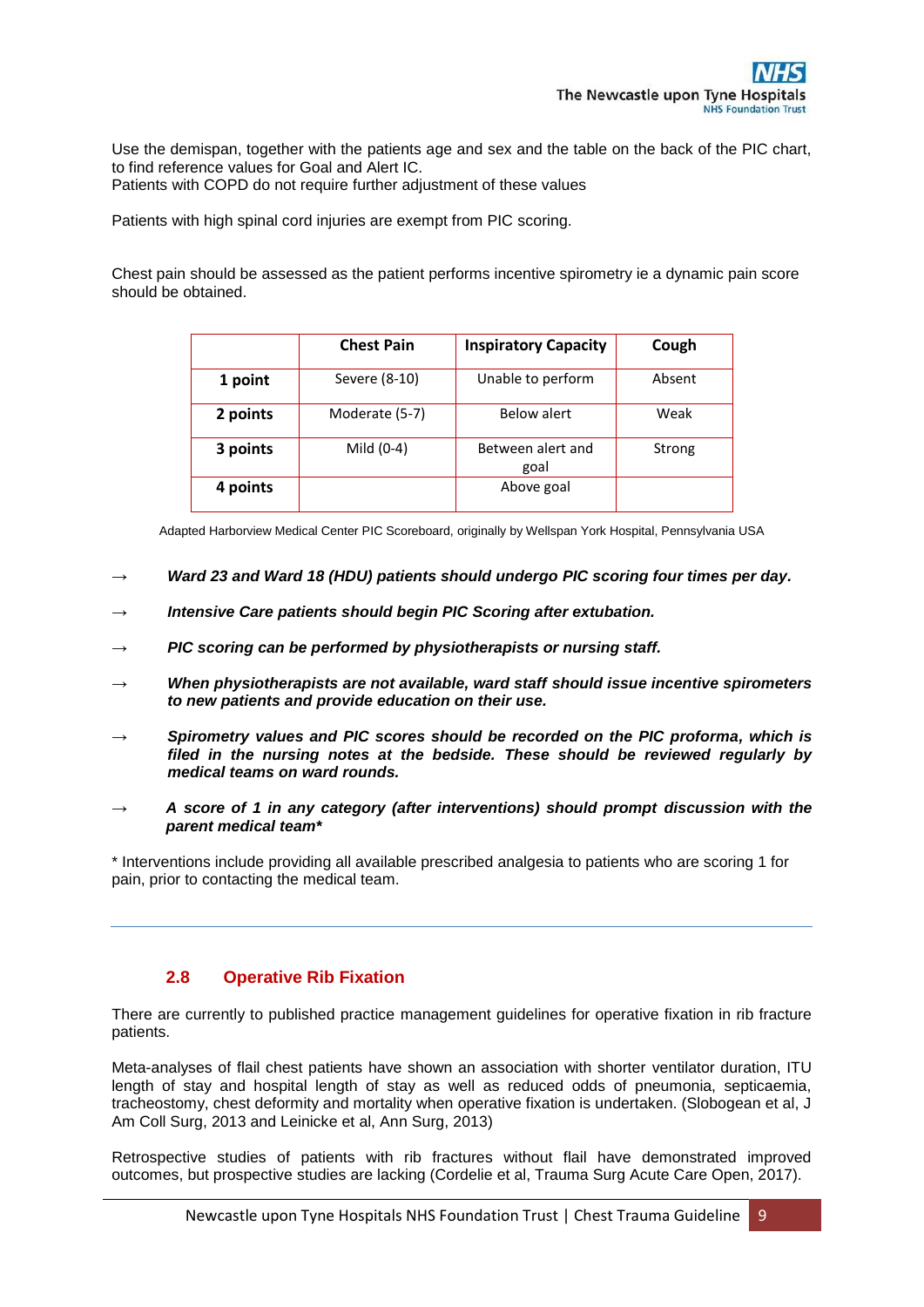In selected patients, operative rib fixation (open reduction) may prevent the development of actual respiratory failure requiring mechanical ventilation or in those already ventilated, may reduce time on the ventilator.

### *→ Regardless of respiratory status, all patients admitted with blunt chest injury and > = 4 rib fractures on CT should be referred within 48 hours of admission for assessment.*

Any member of the multidisciplinary team can make this referral

Decision making regarding patient selection and timing of surgery is made jointly at consultant level between critical care, orthopaedic and thoracic surgical teams.

Referrals should go to either one of:

*Mr John Williams*, Consultant Orthopaedic Surgeon *Mr Stephen Aldridge*, Consultant Orthopaedic Surgeon *Mr Paul Fearon*, Consultant Orthopaedic Surgeon *Thoracics on-call, (via switchboard)* 

This applies to patients on both Ward 18 and 23.

### CXR and 3D rendered images of chest CT should be available at the time of referral.

(BOA-ST15 guideline, April 2016)

Current broad indications for operative intervention at NUTH include:

- Physiological Flail segment
- Injuries causing respiratory compromise (Multiple single rib fractures contributing in a significant way to pain which limits deep breathing and coughing and/or is contributing significantly to impending/actual respiratory failure)
- Significant chest wall deformity/ rib displacement.
- Where pain control cannot be achieved despite maximal analgesia

Patients who undergo operative fixation will be followed up in the thoracics outpatient clinic.